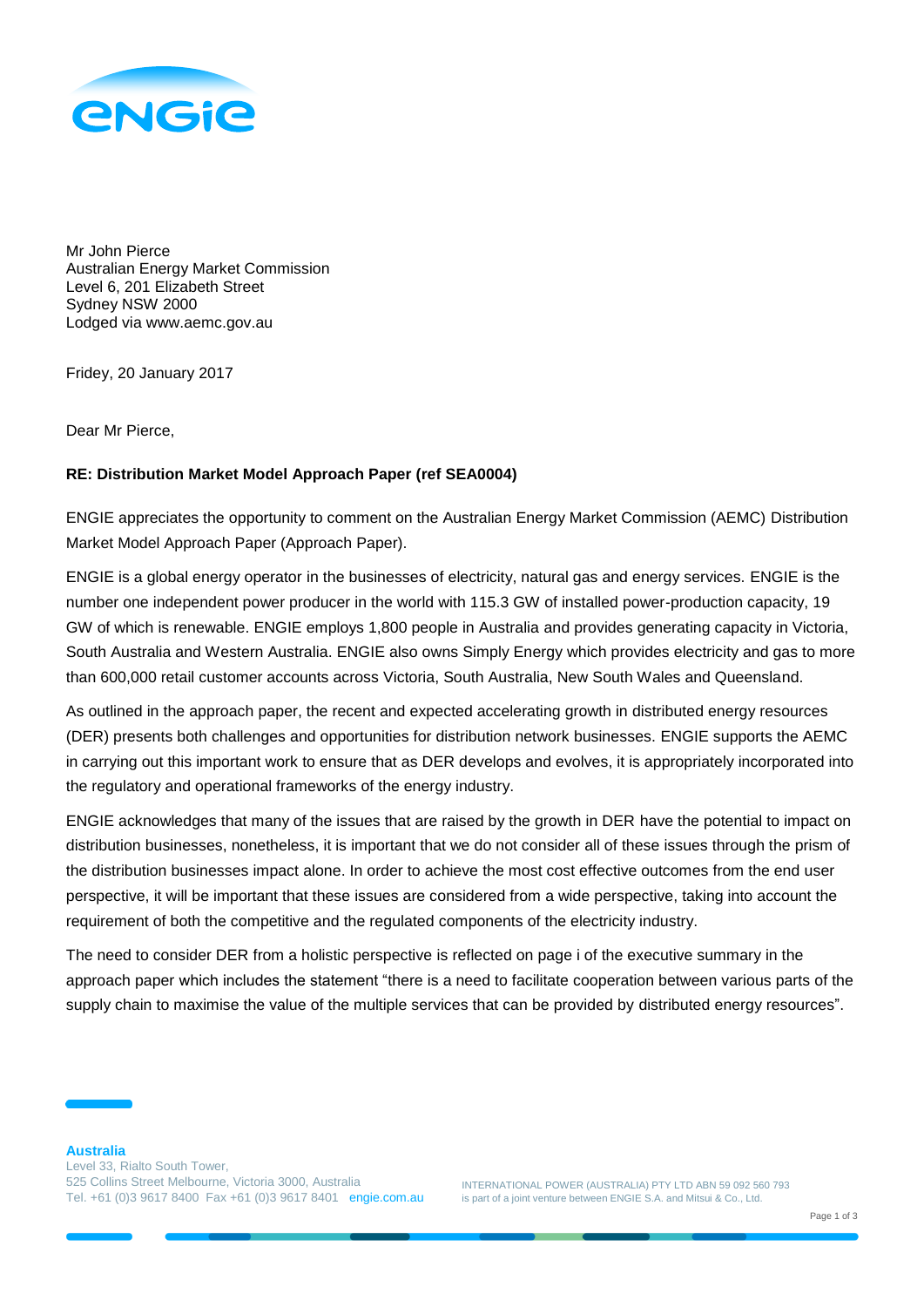

l

ENGIE agrees with this statement, and by way of example, points to the recent discussions about the need to encourage frequency control ancillary services from new technologies including aggregated DER's.

Whist ENGIE agrees that consideration needs to be given to possible regulatory changes in response to the issues being presented by the proliferation in DER, the level of uncertainty regarding the capabilities and timing of future technologies as well as the wide range of possible customer responses suggests that a cautious, incremental approach to regulatory change would be prudent. This sentiment is supported by the statement in the approach paper regarding uncertainty around the extent to which DER continues to grow versus growth in grid scale renewable energy.

If for example, substantial changes were made to rules and regulations based on a single current expectation of the future, there is a high likelihood that these predictions will prove to be wrong, and that the regulatory changes made were poorly conceived. In this context, it would be inappropriate to establish a firm "transformation roadmap" as proposed by the Energy Networks Association Electricity Network Transformation Roadmap1.

ENGIE is supportive of an evolutionary process which is based on iterative review stages carried out at appropriate point in time as technology, customer behaviour and other relevant changes manifest and the regulatory needs become clearer. If on the other hand, we dive straight in based on our current assumptions, it is not clear exactly what problem we are trying to solve, which is a problematic starting point for important regulatory change.

ENGIE is not yet convinced that the growth in DER requires distribution systems to "be more actively managed, like transmission systems are currently", as suggested in the approach paper. Distribution networks currently plan and operate their networks based on measurement of customer behaviour, and forecast models of customers expected future behaviour. Although DER will impose new forms of customer behaviour, networks will still be able to function based on observation and forecasting, balanced by appropriate responses in both the operational and planning timeframes.

ENGIE recognises that as customer behaviours and use of DER changes, it is likely that the distribution networks will need to make some changes in response. Some of these changes might be operational (such as use of reactive plant, transformer tap changes, voltage regulator settings and the like) or planning and investment changes (such as upgrade feeders and transformers, or installation of new reactive plant).

The important point to note is that substantial changes in aggregate customer behaviour are likely to occur incrementally over a period of time, providing an opportunity for distribution networks to recognise and respond to the changing behaviour. Whilst an individual customer behaviour might change suddenly, this is not significant compared to the overall distribution network capability. It is only when a critical mass of customers all change their behaviour in a certain manner that the network needs to respond.

The time frame for changes that would require a distribution network operator to respond are likely to be months or years, and not hours or days. In other words, it is not likely that a distribution network operator would need to "actively" or "dynamically" respond to changes in customer behaviour.

<sup>1</sup> See Electricity Network Transformation Roadmap; available at [http://www.energynetworks.com.au/electricity](http://www.energynetworks.com.au/electricity-network-transformation-roadmap)[network-transformation-roadmap.](http://www.energynetworks.com.au/electricity-network-transformation-roadmap)